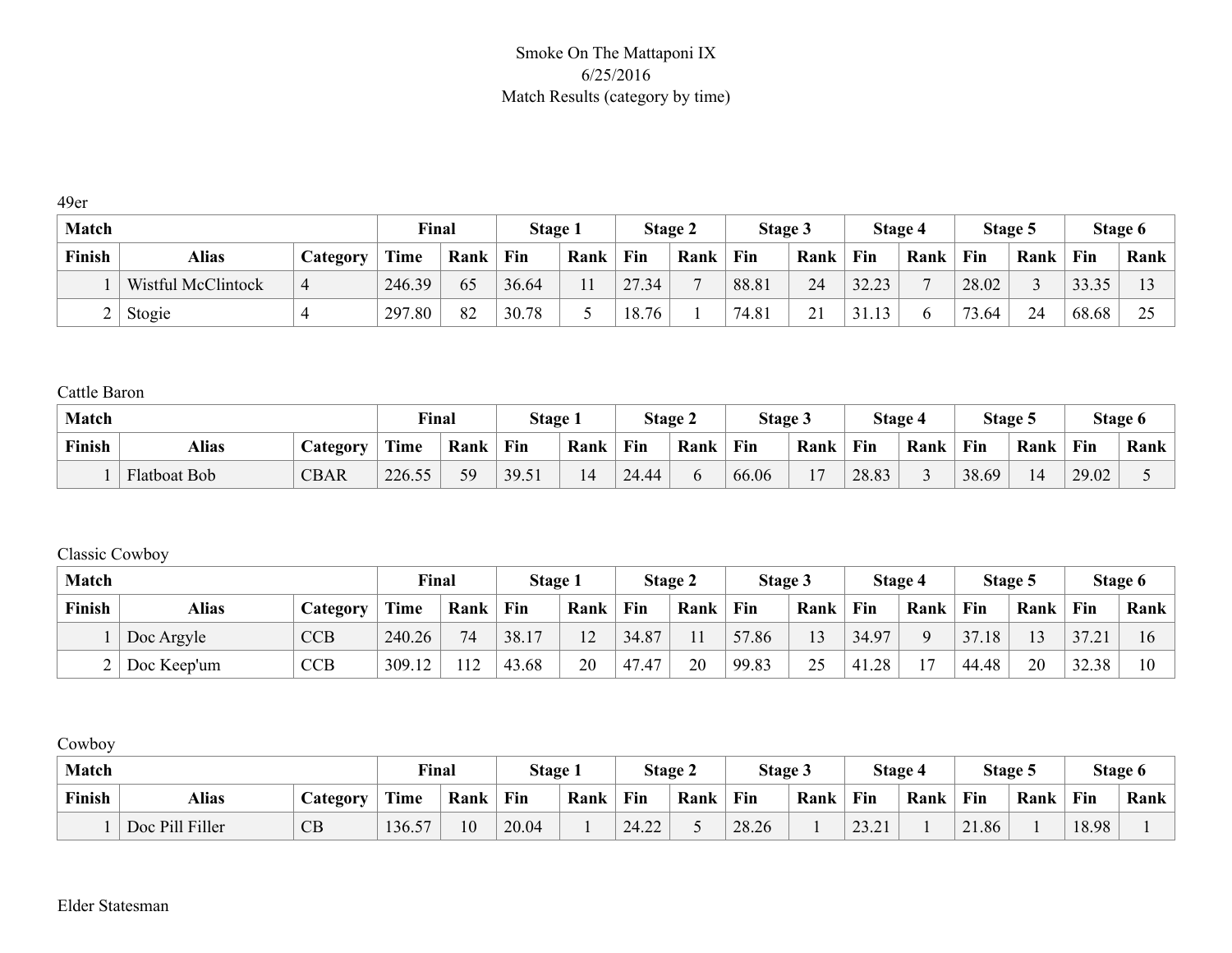| <b>Match</b> |                  |          | Final       |      | Stage 1        |      |       | Stage 2 | Stage 3 |                      |       | Stage 4 |       | Stage 5 |       | Stage 6        |
|--------------|------------------|----------|-------------|------|----------------|------|-------|---------|---------|----------------------|-------|---------|-------|---------|-------|----------------|
| Finish       | Alias            | Category | <b>Time</b> | Rank | Fin            | Rank | Fin   | Rank    | Fin     | Rank                 | Fin   | Rank    | Fin   | Rank    | Fin   | Rank           |
|              | One Eyed Rooster | ES       | 236.94      | 68   | 3522<br>⊿∠.د ر |      | 38.56 | 14      | 56.21   |                      | 35.18 | 10      | 41.10 |         | 30.67 |                |
| ∸            | Nutmegger        | ES       | 413.08      | 40   | $+82.57$       | 26   | 59.74 | 24      | 85.81   | 2 <sub>2</sub><br>ر_ | 44.47 | 20      | 93.87 | 26      | 46.62 | $\sim$ 1<br>້⊥ |

#### Frontier Cartridge

| <b>Match</b> |                   |          | Final       |      | Stage 1 |      |       | Stage 2 | Stage 3 |                 |       | Stage 4        |       | Stage 5 |       | Stage 6 |
|--------------|-------------------|----------|-------------|------|---------|------|-------|---------|---------|-----------------|-------|----------------|-------|---------|-------|---------|
| Finish       | <b>Alias</b>      | Category | <b>Time</b> | Rank | Fin     | Rank | Fin   | Rank    | Fin     | Rank            | Fin   | Rank           | Fin   | Rank    | Fin   | Rank    |
|              | Striker           | FC       | 169.73      | 21   | 25.52   |      | 22.81 |         | 38.47   | 4               | 28.99 | $\overline{4}$ | 29.44 | 4       | 24.50 |         |
|              | Enid City Kid     | FC       | 227.19      | 64   | 32.03   |      | 43.68 | 19      | 49.44   | 6               | 37.79 | 13             | 30.42 |         | 33.83 | 14      |
|              | Regret Scovefield | FC       | 290.36      | 114  | 40.44   | 16   | 41.44 | 18      | 58.45   | $\overline{14}$ | 47.56 | 23             | 51.53 | 21      | 50.94 | 22      |
| 4            | Sod Buster        | FC       | 298.51      | 118  | 51.40   | 23   | 40.76 | 7       | 67.50   | 18              | 42.80 | 18             | 42.74 | 19      | 53.31 | 23      |
|              | Reb Roberts       | FC       | 304.31      | 114  | 36.41   | 10   | 65.90 | 27      | 74.32   | 20              | 50.06 | 24             | 39.18 | 15      | 38.44 | 18      |
| 6            | Poney Racer       | FC       | 377.16      | 142  | 60.79   | 24   | 61.97 | 25      | 75.56   | 22              | 57.14 | 25             | 66.83 | 22      | 54.87 | 24      |

# Frontier Cartridge Buckarette

| <b>Match</b> |               |            | Final       |      | Stage 1 |      |       | Stage 2  | Stage 3 |               |       | Stage 4 |       | Stage 5   |       | Stage 6                  |
|--------------|---------------|------------|-------------|------|---------|------|-------|----------|---------|---------------|-------|---------|-------|-----------|-------|--------------------------|
| Finish       | Alias         | Category   | <b>Time</b> | Rank | Fin     | Rank | Fin   | Rank     | Fin     | Rank          | Fin   | Rank    | Fin   | Rank      | Fin   | Rank                     |
|              | Cardinal Wind | <b>FCB</b> | 506.62      | 156  | 73.14   | 25   | 65.35 | 26       | 108.34  | 26            | 84.54 | 27      | 80.85 | 25        | 94.40 | $\mathbf{z}$<br><u>_</u> |
|              | Mocking Jay   | <b>FCB</b> | 77<br>544.7 | 54   | 105.18  | 27   | 50.48 | $\sim$ 1 | 131.03  | $\mathcal{L}$ | 76.69 | 26      | 94.63 | 27<br>∸ ' | 86.76 | 26                       |

# Frontier Cartridge Duelist

| <b>Match</b> |                           |          | Final  |      | Stage 1 |      |       | Stage 2     | Stage 3 |      |       | Stage 4 |       | Stage 5  |       | Stage 6 |
|--------------|---------------------------|----------|--------|------|---------|------|-------|-------------|---------|------|-------|---------|-------|----------|-------|---------|
| Finish       | <b>Alias</b>              | Category | Time   | Rank | Fin     | Rank | Fin   | Rank        | Fin     | Rank | Fin   | Rank    | Fin   | Rank     | Fin   | Rank    |
|              | Potter County Kid         | FCD      | 215.13 | 54   | 31.50   | b    | 28.55 | 8           | 50.76   |      | 39.51 | 16      | 33.85 | $\Omega$ | 30.96 | 8       |
|              | Nevada Narrow Gauge   FCD |          | 235.08 | 72   | 42.16   | 19   | 30.84 | $\mathbf Q$ | 55.92   | 10   | 37.27 | 12      | 36.13 |          | 32.76 |         |
|              | Corkscrew Tom             | FCD      | 258.95 | 93   | 48.45   | 22   | 39.43 | 16          | 57.27   | 12   | 45.93 | 21      | 34.89 | 10       | 32.98 | 12      |
|              | John Henry Quick          | FCD      | 277.08 | 102  | 41.61   | 18   | 55.49 | 22          | 63.97   | 16   | 39.42 | 15      | 36.14 | 12       | 40.45 | 19      |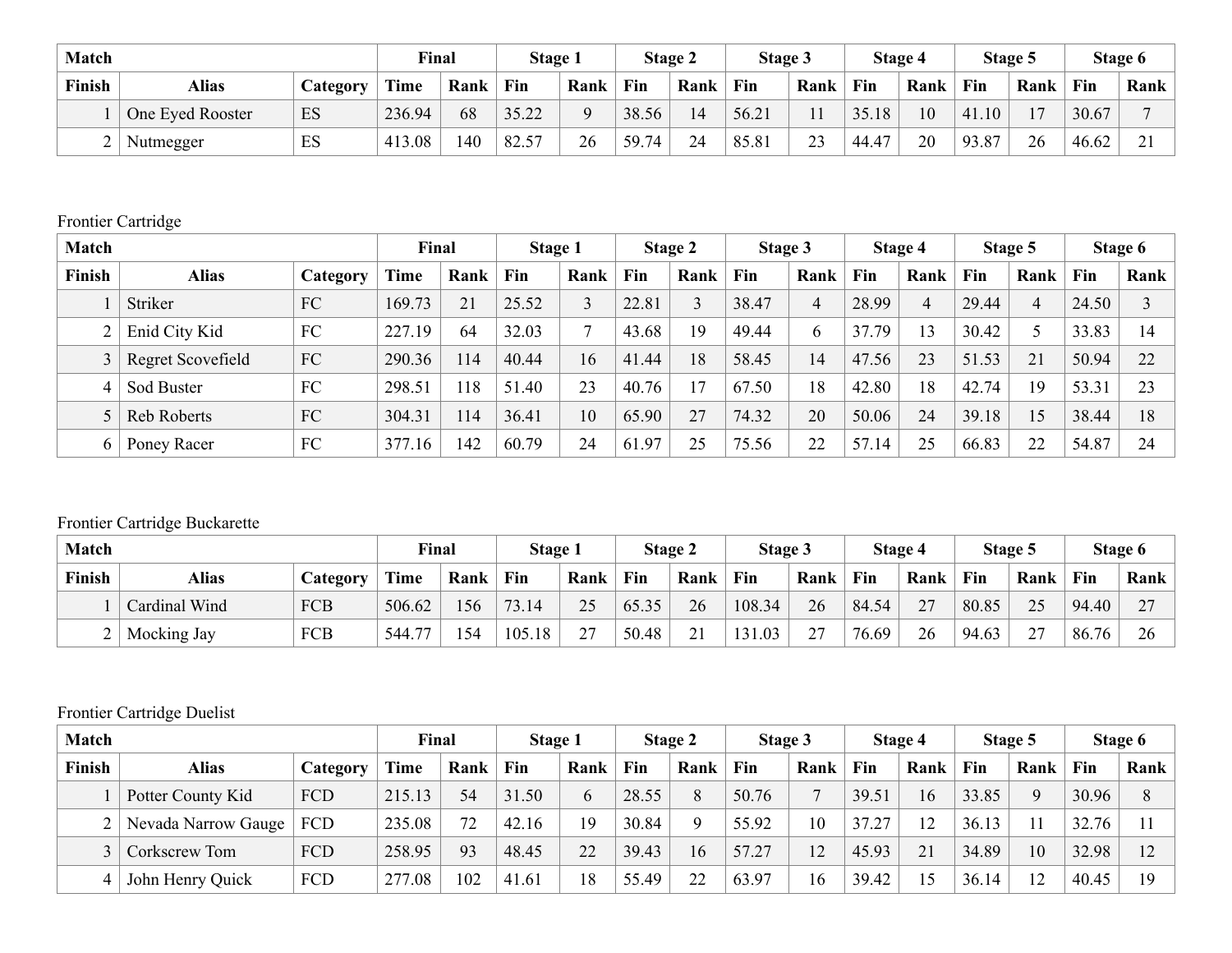| <b>Match</b> |          |                 | <b>Final</b> |      | Stage 1 |                      |       | <b>Stage 2</b> | Stage 3 |      |       | Stage 4 |               | Stage 5 |            | Stage 6 |
|--------------|----------|-----------------|--------------|------|---------|----------------------|-------|----------------|---------|------|-------|---------|---------------|---------|------------|---------|
| Finish       | Alias    | <b>Lategory</b> | Time         | Rank | Fin     | Rank                 | Fin   | Rank           | Fin     | Rank | Fin   | Rank    | Fin           | Rank    | <b>Fin</b> | Rank    |
|              | Brizco-Z | <b>FCD</b>      | 284.70       | 97   | 45.19   | $\sim$ 1<br>$\sim$ 1 | 32.99 | 10             | 54.21   |      | 43.63 | 19      | 1.88<br>$-11$ | 23      | 36.80      |         |

# Frontier Cartridge Gunfighter

| <b>Match</b> |                   |          | Final       |      | Stage 1 |      |       | Stage 2 | Stage 3 |      |       | Stage 4  |            | Stage 5     |       | Stage 6 |
|--------------|-------------------|----------|-------------|------|---------|------|-------|---------|---------|------|-------|----------|------------|-------------|-------|---------|
| Finish       | Alias             | Category | <b>Time</b> | Rank | Fin     | Rank | Fin   | Rank    | Fin     | Rank | Fin   | Rank     | <b>Fin</b> | Rank        | Fin   | Rank    |
|              | Major B.S. Walker | FCGF     | 161.35      | 18   | 25.30   | ∠    | 19.58 |         | 34.86   |      | 32.25 | $\Omega$ | 26.51      | $\sim$<br>∠ | 22.85 |         |
|              | Missouri Marshal  | FCGF     | 240.68      | 72   | 38.25   | 1 ^  | 34.87 |         | 61.75   |      | 36.11 | 11       | 40.66      | 16          | 29.04 |         |

# **Gunfighter**

| <b>Match</b> |                      |                 | Final                             |                 | Stage 1 |      |      | <b>Stage 2</b> | Stage 3 |      |       | Stage 4                  |       | Stage 5 |                 | Stage 6 |
|--------------|----------------------|-----------------|-----------------------------------|-----------------|---------|------|------|----------------|---------|------|-------|--------------------------|-------|---------|-----------------|---------|
| Finish       | Alias                | <b>Category</b> | <b>Time</b>                       | Rank            | Fin     | Rank | Fin  | Rank           | Fin     | Rank | Fin   | Rank                     | Fin   | Rank    | Fin             | Rank    |
|              | <b>Cody Maverick</b> | <b>GF</b>       | 189.5<br>$\overline{\phantom{a}}$ | $\mathbf{\sim}$ | 29.57   | ∸    | 36.4 | $\sim$         | 36.74   |      | 24.07 | $\overline{\phantom{0}}$ | 31.08 |         | 70<br>21<br>31. |         |

# Lady Senior

| <b>Match</b> |                             |                 | <b>Final</b> |      | Stage 1 |      |                              | Stage 2 | Stage 3 |      |       | Stage 4 | Stage 5 |      |                                      | Stage 6   |
|--------------|-----------------------------|-----------------|--------------|------|---------|------|------------------------------|---------|---------|------|-------|---------|---------|------|--------------------------------------|-----------|
| Finish       | <b>Alias</b>                | <b>Category</b> | Time         | Rank | Fin     | Rank | Fin                          | Rank    | Fin     | Rank | Fin   | Rank    | Fin     | Rank | Fin                                  | Rank      |
|              | <b>Sassy Shooting Sours</b> | LD              | 194.50       | 40   | 40.18   |      | $\mathcal{L}$<br>,49<br>-. ب |         | 41.76   |      | 30.14 |         | 31.36   |      | $\mathbf{z}$<br>$-$<br>$\sim$ $\sim$ | <b>44</b> |

# Lady Wrangler

| <b>Match</b> |              |                 | Find        |      | Stage 1 |      | Stage 2    |              | Stage 3                |      | Stage 4 |      | Stage 5       |      | Stage 6                         |      |
|--------------|--------------|-----------------|-------------|------|---------|------|------------|--------------|------------------------|------|---------|------|---------------|------|---------------------------------|------|
| Finish       | <b>Alias</b> | <i>Category</i> | <b>Time</b> | Rank | Fin     | Rank | Fin        | Rank         | Fin                    | Rank | Fin     | Rank | <b>Fin</b>    | Rank | Fin                             | Rank |
|              | Cassie LaRue | LW              | 301.46      | 119  | 141.5.  |      | 56.8<br>O7 | $\sim$<br>ر_ | 72.72<br>$\sim$ $\sim$ | 19   | 46.5.   | 22   | 41 12<br>1.14 | 18   | 42.<br>$\overline{\phantom{a}}$ | 20   |